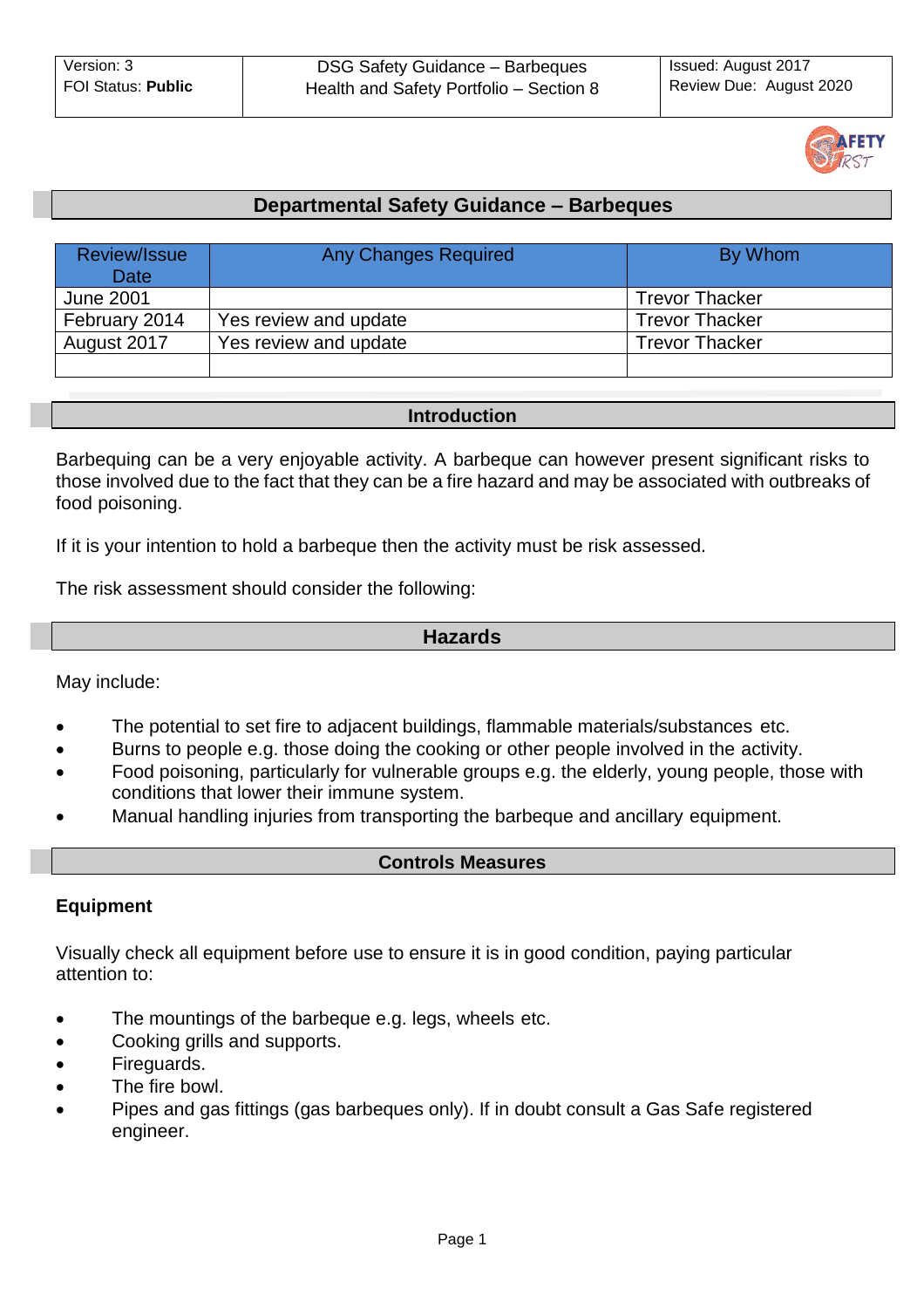# **Gas Barbecues**

- Check for any obvious signs of damage to the pipes or fittings. If in doubt consult a Gas Safe registered engineer for advice.
- Make sure the tap is turned off before changing the gas cylinder.
- Change cylinders outdoors if possible or in a well ventilated area.
- If you suspect a leak to the cylinder or pipe work, tighten to fix but do not overtighten. If the leak persists do not use.
- Ensure the gas bottle is upright at all times.
- Ensure equipment carries a British Standard Kite Mark or European C.E mark.
- If storing gas cylinders include it in your Operational Fire Risk Assessment whether full or nominally empty.

# **Location of the Barbeque**

- Away from buildings, combustible materials or flammable substances, long dry grass areas and main gas points.
- As near as is practical to the existing kitchen for easy access to hand washing and storage facilities and transportation of food stuffs while complying with the above.
- Barbeque must stand on a flat firm base.
- Ensure there is room to access and exit the area.
- Create a barrier to prevent unauthorised people from getting too close to the barbeque. Tables or portable fencing can be used.
- If it is to be part of a larger event consider routes for the movement of people and vehicles as well as other attractions and fire assembly points.
- Avoid trailing wires for electrical equipment.
- Close windows nearby to stop smoke entering the building.

# **Manual Handling**

 Carry out a manual handling assessment of the carrying/movement of the barbeque, fuel, gas bottles, tables and chairs etc.

# **Storage of Barbeque Fuels**

- Charcoal, fire lighters must be stored in a locked metal cupboard or outside store.
- N.B. purchasing the fire lighters and charcoal on the day of the event will eliminate or minimise the need to store them.
- Gas bottles must be kept in a locked outdoor store away from the main building with a sign indicating "No Smoking".

# **Lighting the Barbeque**

- Use only enough charcoal to cover the base to a depth of about 50mm (2 inches)
- Only use recognised fire lighters use the minimum necessary and never use petrol
- Charcoal **Do not use liquid fuel. Use fire lighters only.**
- Light Barbeque. Remove matches or other means of lighting away from the barbecue when lit.